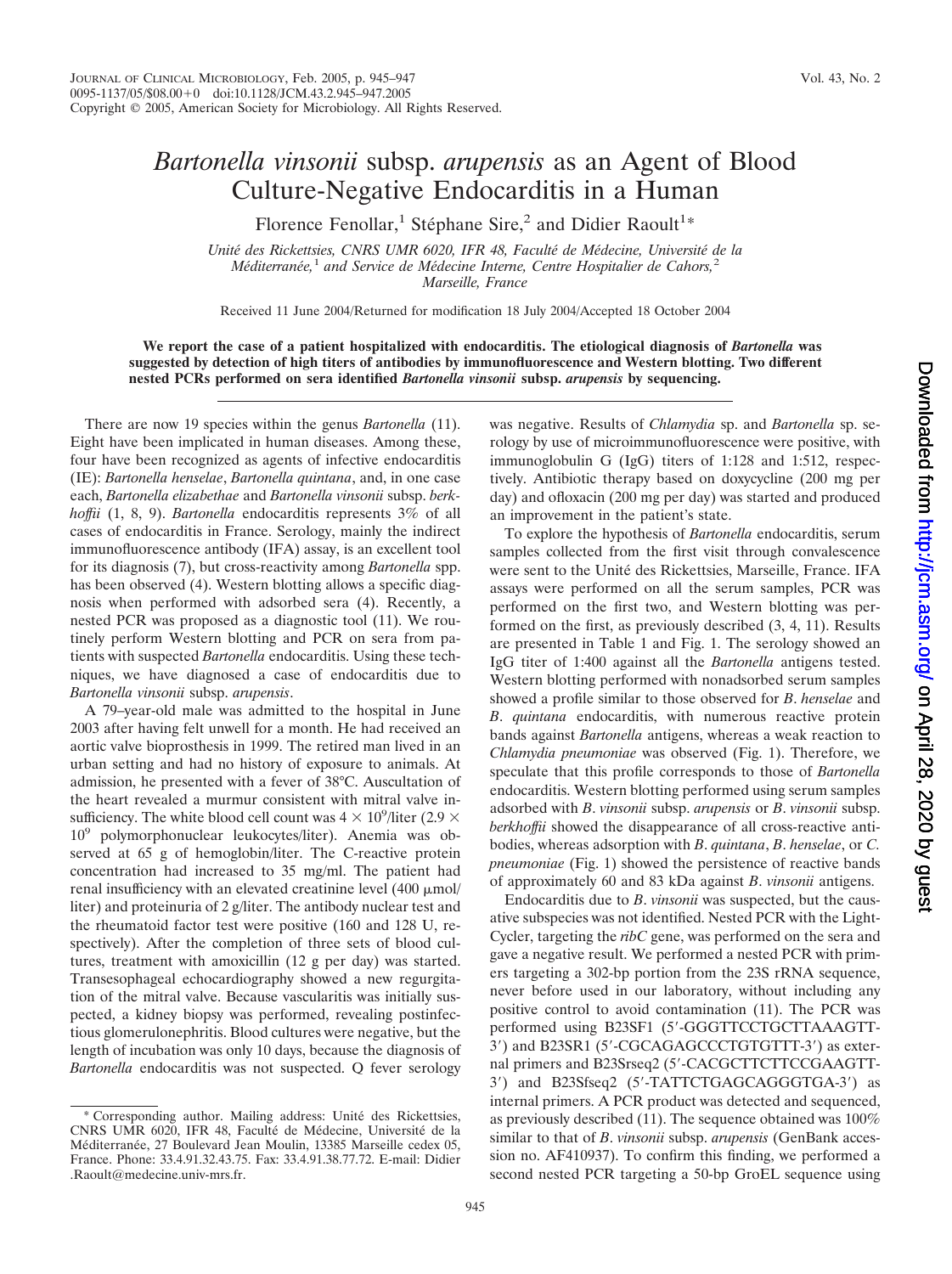| Serum sampling<br>date              | IgG titer against antigens of: |             |                |                                         |                                 |                 |
|-------------------------------------|--------------------------------|-------------|----------------|-----------------------------------------|---------------------------------|-----------------|
|                                     | B. henselae                    | B. quintana | B. elizabethae | <i>B. vinsonii</i> subsp.<br>berkhoffii | B. vinsonii subsp.<br>arupensis | PCR result      |
| $5$ June <sup><math>a</math></sup>  | 1:400                          | 1:400       | 1:100          | 1:400                                   | 1:400                           | $+^b$           |
| $25$ June <sup><math>c</math></sup> | 1:400                          | 1:200       | 1:100          | 1:400                                   | 1:400                           |                 |
| $30$ June <sup>c</sup>              | 1:200                          | 1:100       | 1:100          | 1:200                                   | 1:200                           | ND <sup>d</sup> |
| $31$ July <sup>c</sup>              | 1:100                          | 1:50        | 1:50           | 1:100                                   | 1:100                           | ND              |
| 2 September <sup>e</sup>            | 1:50                           | 1:50        | 1:50           | 1:50                                    | 1:50                            | ND              |

TABLE 1. Results of serological analysis performed on five serum samples and PCR assays performed on the first two serum samples of the patient

*<sup>a</sup>* Sample was taken before therapy.

*<sup>b</sup>* PCRs targeting the 23S rRNA and GroEL DNA sequences were positive and allowed the identification of *<sup>B</sup>*. *vinsonii* subsp. *arupensis*. *<sup>c</sup>* Sample was taken during therapy.

*<sup>d</sup>* ND, not done.

*<sup>e</sup>* Sample was taken after therapy.

GroEL-1F (5-CACAAATGCTGAGAAAATGG-3) and GroEL-1R (5-CATATCCAAAGTGACATTTC-3) as external primers and GroEL-2F (5'-CCACTTCTTATTATCGC-3') and GroEL-2R (5'-ATTTTCAAACCACCACG-3') as internal primers. A PCR product was obtained and sequenced. The sequence obtained was 100% similar to that of *B*. *vinsonii* subsp. *arupensis* (GenBank accession no. AF304016.1). For both nested PCRs, all the negative controls, which included a mixture of all reagents used for DNA extraction and DNA extracted from normal heart tissue, were PCR negative.

IE is a life-threatening disease. It is critical that a diagnosis be made as early as possible. Here, we confirm that IFA serology is a useful tool for the diagnosis of *Bartonella* endocarditis when high titers ( $\geq 1:400$ ) are found (3, 7). A positive diagnosis of a *Bartonella* sp. can be made even when the *Bartonella* sp. involved is not tested in the assay due to antigen cross-reactivity. Western blotting performed after adsorption allowed a specific diagnosis of the species *B*. *vinsonii* but did not distinguish among subspecies. The results obtained by Western blotting were confirmed by those obtained by using two nested PCRs. The first nested PCR was highly specific, because the targeted sequence was used for the first time in the laboratory, with no possible risk of contamination with previous amplified DNA (we call it "suicide PCR") (6).

Based on our findings, *B*. *vinsonii* subsp. *arupensis* should be added to the list of pathogens capable of causing endocarditis



FIG. 1. Western blotting performed with the first serum sample from 5 June at a 1:200 dilution. Molecular masses (in kilodaltons) are given on the left. (A through E) Serum was analyzed by using *B*. *quintana* (lane 1), *B*. *henselae* (lane 2), *B*. *elizabethae* (lane 3), *B*. *vinsonii* subsp. *arupensis* (lane 4), and *B*. *vinsonii* subsp. *berkhoffii* (lane 5) antigens. (A) Untreated serum. (B) *B*. *vinsonii* subsp. *arupensis*-adsorbed serum. All antibodies were removed. (C) *B*. *vinsonii* subsp. *berkhoffii*-adsorbed serum. All antibodies were removed. (D) *B*. *quintana*-adsorbed serum. Antibodies to the two subspecies of *B*. *vinsonii* remained. (E) *B*. *henselae*-adsorbed serum. Antibodies to the two subspecies of *B*. *vinsonii* remained. (F through H) Serum was analyzed by using *B*. *vinsonii* subsp. *arupensis* (lane 4) and *C. pneumoniae* (lane 6) antigens. (F) Untreated serum. Note the lower reaction to *C. pneumoniae*. (G) *B*. *vinsonii* subsp. *arupensis*-adsorbed serum. All antibodies were removed. (H) *C. pneumoniae*-adsorbed serum. Antibodies to *B*. *vinsonii* subsp. *arupensis* remained.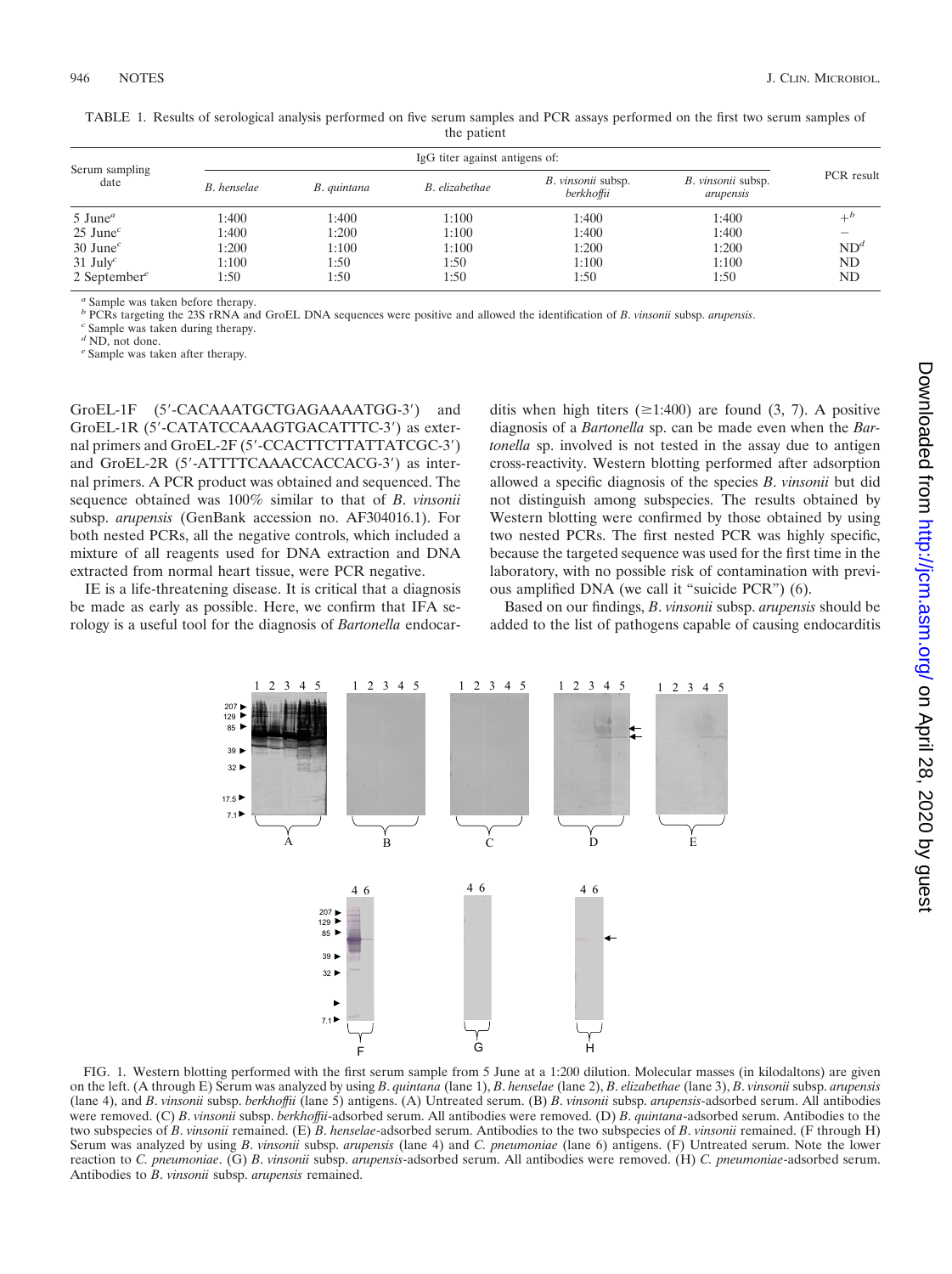in humans. In 1998, the DNA of this bacterium was detected incidentally for the first time during the course of studies on the reservoirs of tick-borne pathogens in Minnesota and Wisconsin when amplification of *Bartonella*-like 16S rRNA segments was observed in the blood of mice (10). One year later, this bacterium was isolated in Wyoming from the blood culture of a cattle rancher with valvulopathy, but the exact contribution of this *Bartonella* isolate to the patient's illness was not clear (10). The role of *Bartonella* in patients with blood culturenegative endocarditis could be supported by a combination of other factors, such as contact with body lice and unknown valvulopathy for *B*. *quintana*, or contact with cats and known valvulopathy for *B*. *henselae*. For *B*. *vinsonii* subsp. *arupensis*, a rodent reservoir host has been suggested. Our patient could not remember being in contact with rodents, and he presented with known valvular damage.

Finally, our data also underline the fact that cross-reactions between *Bartonella* and *Chlamydia* spp. occur (2, 5) and can lead to misdiagnoses of *Chlamydia* endocarditis. Indeed, it has been shown that almost all cases of *Chlamydia* endocarditis were in fact *Bartonella* endocarditis (5). Here, we show that *B*. *vinsonii* subsp. *arupensis* is a human pathogen responsible for endocarditis.

We thank Kelly Johnston for reviewing the manuscript, Nathalie Wilhelm and Alain Le Coustumier for providing the patient samples, and Bernard Amphoux for technical assistance.

## **REFERENCES**

- 1. **Daly, J. S., M. G. Worthington, D. J. Brenner, C. W. Moss, D. G. Hollis, R. S. Weyant, A. G. Steigerwalt, R. E. Weaver, M. I. Daneshvar, and S. P. O'Connor.** 1993. *Rochalimaea elizabethae* sp. nov. isolated from a patient with endocarditis. J. Clin. Microbiol. **31:**872–881.
- 2. **Drancourt, M., J. L. Mainardi, P. Brouqui, F. Vandenesch, A. Carta, F. Lehnert, J. Etienne, F. Goldstein, J. Acar, and D. Raoult.** 1995. *Bartonella* (*Rochalimaea*) *quintana* endocarditis in three homeless men. N. Engl. J. Med. **332:**419–423.
- 3. **Fournier, P., J. Mainardi, and D. Raoult.** 2002. Value of microimmunofluorescence for the diagnosis and follow-up of *Bartonella* endocarditis. Clin. Diagn. Lab. Immunol. **9:**795–801.
- 4. **Houpikian, P., and D. Raoult.** 2003. Western immunoblotting for *Bartonella* endocarditis. Clin. Diagn. Lab. Immunol. **10:**95–102.
- 5. **Maurin, M., F. Eb, J. Etienne, and D. Raoult.** 1997. Serological crossreactions between *Bartonella* and *Chlamydia* species: implications for diagnosis. J. Clin. Microbiol. **35:**2283–2287.
- 6. **Raoult, D., G. Aboudharam, E. Crubezy, G. Larrouy, B. Ludes, and M. Drancourt.** 2000. Molecular identification by "suicide PCR" of *Yersinia pestis* as the agent of medieval Black Death. Proc. Natl. Acad. Sci. USA **97:**12800– 12803.
- 7. **Rolain, J., C. Lecam, and D. Raoult.** 2003. Simplified serological diagnosis of endocarditis due to *Coxiella burnetii* and *Bartonella*. Clin. Diagn. Lab. Immunol. **10:**1147–1148.
- 8. **Roux, V., S. Eykyn, S. Wyllie, and D. Raoult.** 2000. *Bartonella vinsonii* subsp. *berkhoffii* as an agent of afebrile blood culture-negative endocarditis in a human. J. Clin. Microbiol. **38:**1698–1700.
- 9. **Spach, D. H., and J. E. Koehler.** 1998. *Bartonella*-associated infections. Infect. Dis. Clin N. Am. **12:**137–155.
- 10. **Welch, D., K. Carroll, E. Hofmeister, D. Persing, D. Robinson, A. Steigerwalt, and D. Brenner.** 1999. Isolation of a new subspecies, *Bartonella vinsonii* subsp. *arupensis*, from a cattle rancher: identity with isolates found in conjunction with *Borrelia burgdorferi* and *Babesia microti* among naturally infected mice. J. Clin. Microbiol. **37:**2598–2601.
- 11. **Zeaiter, Z., P. Fournier, G. Greub, and D. Raoult.** 2003. Diagnosis of *Bartonella* endocarditis by a real-time nested-PCR assay using serum. J. Clin. Microbiol. **41:**919–925.